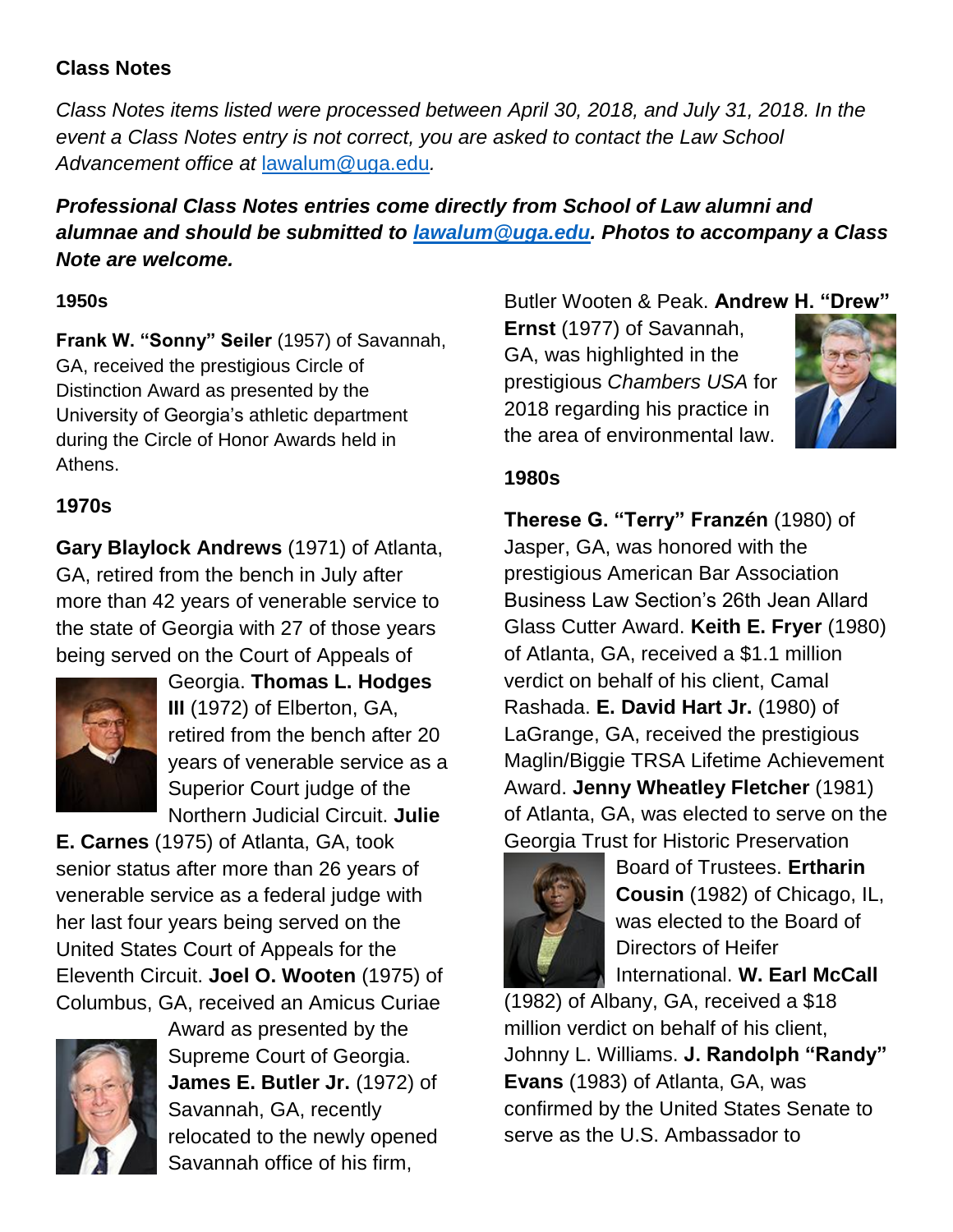Luxembourg. **Richard A. Greenberg** (1983) of Tallahassee, FL, was sworn in as president of the Florida Association of Criminal



Defense Lawyers (FACDL) at their annual



meeting in Miami Beach. **Wade W. Herring II** (1983) of Savannah, GA, was highlighted in the prestigious *Chambers USA* for 2018 regarding his practice in the

area of labor and employment law. **W. Scott Sorrels** (1984) of Atlanta, GA, was honored with the Distinguished Eagle Scout Award by the Northeast Georgia Council and the Boy





Scouts of America. **Wiley A. Wasden III** (1984) of Savannah, GA, was selected to serve on the University of Georgia Board of Visitors. **John J. Ellington** (1985) of

Atlanta, GA, was elected to serve as a justice of the Supreme Court of Georgia. **William C. "Bill" Gentry** (1986) of Marietta, GA, was reelected to serve on the Board of Governors for the State Bar of Georgia and was installed during the State Bar's annual meeting on June 9. **Stephen S. Goss** (1986) of Albany, GA, was appointed by Gov. Nathan Deal to serve as a judge on the Court of Appeals of Georgia.



**Stephen D. Kelley** (1986) of Brunswick, GA, was elected to serve as president of the Council of Superior Court Judges of Georgia. **John M.** 

**Allan** (1987) of Atlanta, GA, was elected to serve on the Georgia Trust for Historic Preservation Board of Trustees. **Paul G.** 

**Durdaller** (1987) of Atlanta, GA, joined Burr & Forman as a partner in the Creditors' Rights



& Bankruptcy practice group. **Pamela H. Dillard** (1988) of Athens, GA, recently joined Blasingame Burch Garrard & Ashley.

### **1990s**

**Terry N. Massey** (1990) of Greensboro, GA, was appointed by Gov. Nathan Deal to serve as a superior court judge of the Ocmulgee Judicial Circuit. **Kenneth B. Hodges III** (1991) of Atlanta, GA, was elected to serve as a judge on the Court of Appeals of Georgia and was installed as the 56th president of the State Bar of Georgia during the 2018 State Bar of Georgia Annual Meeting held in June.



**Michael J. Keller** (1991) of Pompano Beach, FL, has joined Halloran Farkas & Kittila as of counsel. **Harold D. Melton** (1991) of Atlanta, GA,

was elected to continue his service as the presiding judge of the Supreme Court of Georgia, and will be elevated to chief justice following the retirement of Chief Justice P. Harris Hines at the end of

August. **Tom C. Rawlings** (1992) of Atlanta, GA, was appointed by Gov. Nathan Deal to serve as interim director of the Georgia





Division of Family and Children Services (DFCS). **Jeffery W. Cavender** (1993) of Atlanta, GA, was sworn in as a judge of the United States

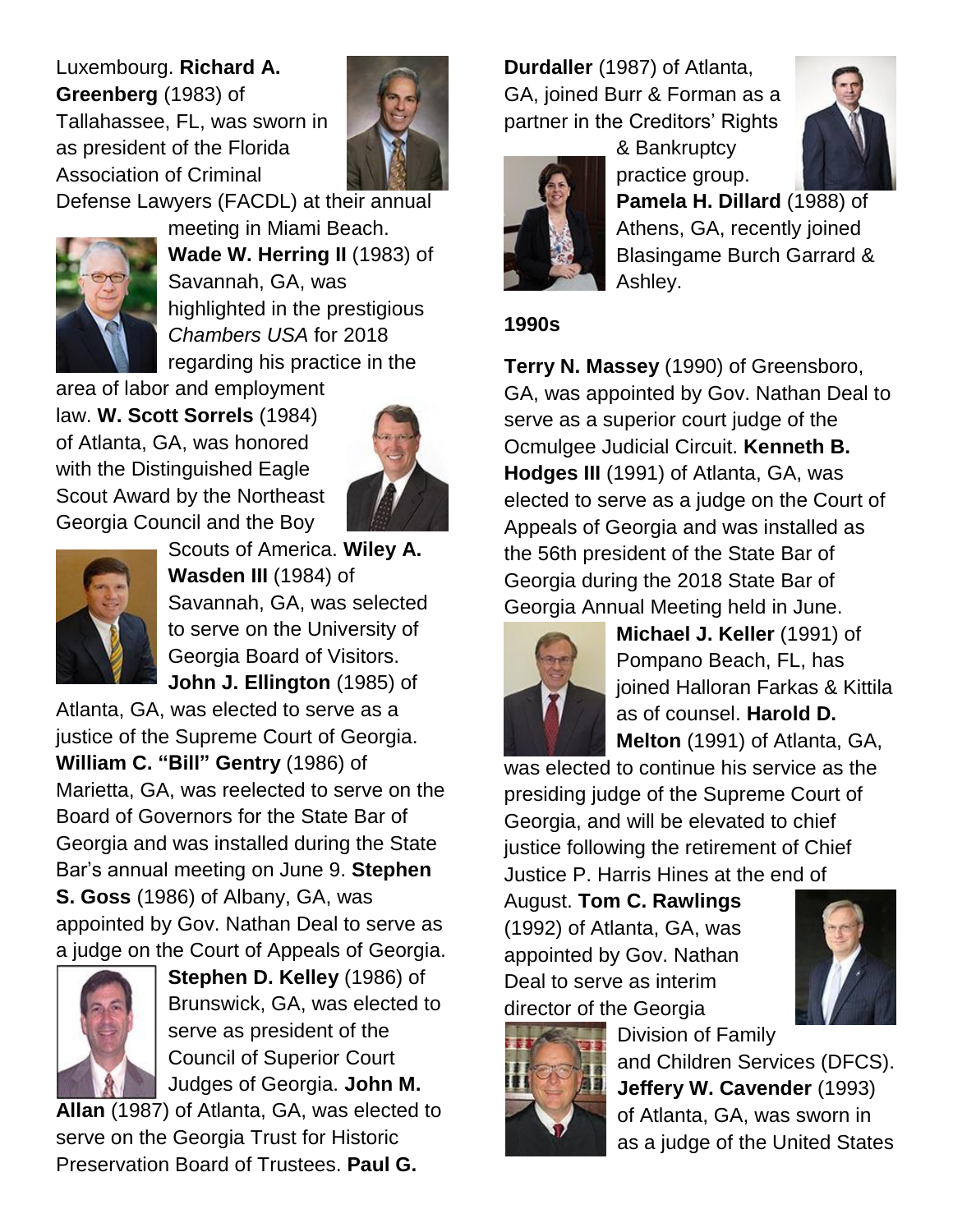Bankruptcy Court for the Northern District of Georgia. **Joseph A. Fried** (1993) of Atlanta, GA, received a \$7.2 million settlement in favor of his clients against Arnold Moving Company, Vladimir H. Balsa, and Technology Insurance Company. **Elizabeth D. Gobeil** (1995) of Savannah, GA, was sworn in by Gov. Nathan Deal to serve as a judge on the Court of Appeals of Georgia. **Daniel B. Snipes** (1995) of Statesboro, GA, was reelected to serve on the Board of Governors for the State Bar of Georgia and was installed during the 2018 State Bar of



Georgia Annual Meeting held in June. **Emily A. Shouse** of Nashville, TN, was elected a Fellow of the Tennessee Bar Foundation during the annual Fellows' Dinner

held in May. **Stephanie L. Friese** (1999) of Atlanta, GA, was selected by the *Daily Report* as a Best Mentor from a small firm.



### **2000s**



**Ellen W. Smith** (2000) of Atlanta, GA, joined Parker Poe Adams & Bernstein as a partner in the firm's Atlanta office. **Charles J. "Charlie"** 

**Bethel** (2001) of Atlanta, GA, was reelected to serve as a judge on the Court of Appeals of Georgia. **Brian M. Rickman**  (2001) of Atlanta, GA, was elected to continue his service as a judge on the Court of Appeals of Georgia. **Aretha V. Blake** (2002) of Charlotte, NC, was named to the 2018 class of 40 Under 40 by the *Charlotte Business Journal*. **Charles B.** 

**"Charlie" Thompson** (2003) of Atlanta, GA, was selected to serve on the University of Georgia Board of Visitors. **Dominique I.H. Holloman** (2004) of Atlanta, GA, was selected to serve on the University of Georgia Board of Visitors. **Meaghan Goodwin Boyd** (2005) of Atlanta, was included on the *Daily Report's* On the Rise

list for 2018. **Oksana V. Wright** (LL.M. 2005) of New York, NY, was elevated to partner at Fox Rothschild and named to *Benchmark Litigation's* Under 40 Hot List



as an emerging leader in law. **Tiffany Carter Sellers** (2006) of Atlanta, GA, was featured in NewPowerPAC regarding her role as chief judge of South Fulton, GA. **Lauren A. Watson** (2006) of Colbert, GA, was appointed by Gov. Nathan Deal to serve as a superior court judge of the Northern Judicial Circuit.

**Emily E. Shingler** (2008) of Atlanta, GA, joined Parker Hudson Rainer & Dobbs as of counsel. **Darren M. Tobin** (2008) of Brookhaven, GA,



was included on the *Daily Report's* On the Rise list for 2018. **Melanie C. Walker**  (2009) of Chattanooga, TN, was elected to shareholder at Baker Donelson. **Joby F. Young** (2009) of Alexandria, VA, was appointed to serve as chief of staff of the United States Department of Agriculture Rural Development.

# **2010–2017**

**A. Brooke Bowen** (2010) of Atlanta, GA, was recognized by the University of Georgia Alumni Association as a member of the 40 Under 40 Class of 2018. **Lauren**